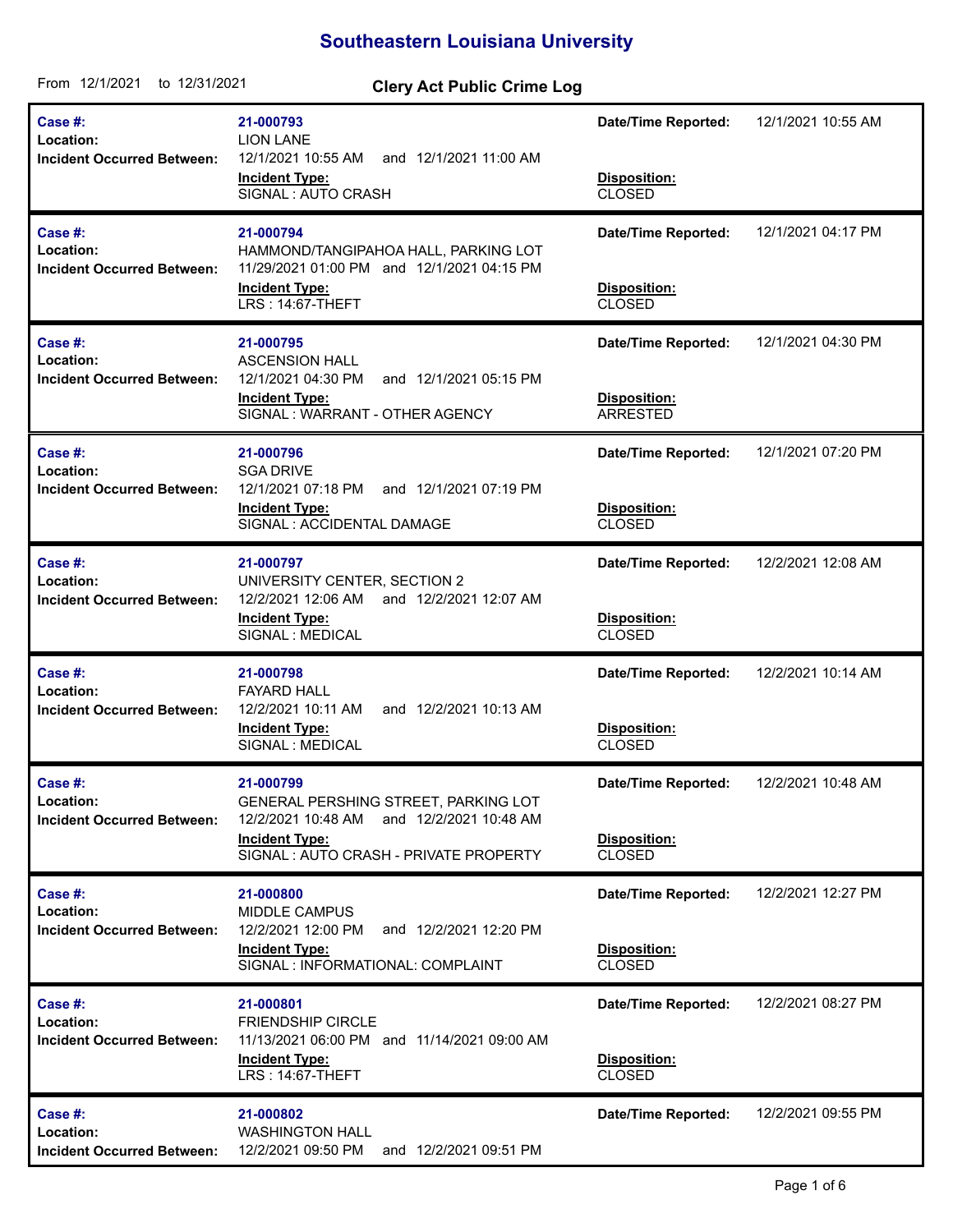|                                                           | <b>Incident Type:</b><br>LRS: 14:93.12-PURCHASE AND PUBLIC POSSESSIOI OSAA<br>LRS: 14:93.12-PURCHASE AND PUBLIC POSSESSIOI OSAA<br>LRS: 14:93.12-PURCHASE AND PUBLIC POSSESSIOI OSAA<br>LRS: 14:93.12-PURCHASE AND PUBLIC POSSESSIOI OSAA<br>LRS: 14:93.12-PURCHASE AND PUBLIC POSSESSIOI OSAA<br>LRS: 14:93.12-PURCHASE AND PUBLIC POSSESSIOI OSAA               | Disposition:                                                                |                    |
|-----------------------------------------------------------|-------------------------------------------------------------------------------------------------------------------------------------------------------------------------------------------------------------------------------------------------------------------------------------------------------------------------------------------------------------------|-----------------------------------------------------------------------------|--------------------|
| Case #:<br>Location:<br><b>Incident Occurred Between:</b> | 21-000803<br>LA HIGHWAY 3234/UNIVERSITY AVENUE<br>12/3/2021 02:00 AM and 12/3/2021 02:01 AM<br><b>Incident Type:</b><br>LRS: 14:98-OPERATING A VEHICLE WHILE INTOXICA<br>LRS: 32:79-IMPROPER DRIVING WITHIN LANE                                                                                                                                                  | <b>Date/Time Reported:</b><br>Disposition:<br>ARRESTED<br>ARRESTED          | 12/3/2021 02:02 AM |
| Case #:<br>Location:<br><b>Incident Occurred Between:</b> | 21-000804<br>UNIVERSITY POLICE DEPT<br>12/3/2021 04:40 AM and 12/3/2021 05:30 AM<br><b>Incident Type:</b><br>SIGNAL : WELFARE CONCERN                                                                                                                                                                                                                             | Date/Time Reported:<br>Disposition:<br><b>CLOSED</b>                        | 12/3/2021 04:48 AM |
| Case #:<br>Location:<br><b>Incident Occurred Between:</b> | 21-000805<br>UNIVERSITY CENTER<br>11/30/2021 09:15 AM and 12/4/2021 01:36 AM<br><b>Incident Type:</b><br>LRS: 14:56-SIMPLE CRIMINAL DAMAGE TO PROPER                                                                                                                                                                                                              | <b>Date/Time Reported:</b><br><b>Disposition:</b><br><b>CLOSED - ARREST</b> | 12/4/2021 12:36 PM |
| Case #:<br>Location:<br><b>Incident Occurred Between:</b> | 21-000806<br><b>WEST COLORADO STREET</b><br>12/4/2021 11:53 PM<br>and 12/4/2021 11:53 PM<br><b>Incident Type:</b><br>LRS: 14:56-SIMPLE CRIMINAL DAMAGE TO PROPER                                                                                                                                                                                                  | <b>Date/Time Reported:</b><br>Disposition:<br>OPEN - PENDING INFORMATION    | 12/4/2021 11:53 PM |
| Case #:<br>Location:<br><b>Incident Occurred Between:</b> | 21-000807<br>PRIDE HALL, PARKING LOT<br>12/4/2021 05:30 PM and 12/5/2021 11:30 AM<br><b>Incident Type:</b><br>LRS: 14:100-HIT AND RUN                                                                                                                                                                                                                             | <b>Date/Time Reported:</b><br><b>Disposition:</b><br>CLOSED - ARREST        | 12/5/2021 08:19 PM |
| Case #:<br>Location:<br><b>Incident Occurred Between:</b> | 21-000808<br><b>BIOLOGY BUILDING/THELMA RYAN</b><br>12/1/2021 12:01 AM and 12/3/2021 12:01 AM<br><b>Incident Type:</b><br>LRS: 14:67.16-IDENTITY THEFT                                                                                                                                                                                                            | <b>Date/Time Reported:</b><br>Disposition:<br>PENDING INVESTIGATION         | 12/6/2021 11:14 AM |
| Case #:<br>Location:<br><b>Incident Occurred Between:</b> | 21-000809<br>PRIDE HALL, PARKING LOT<br>12/6/2021 10:10 PM and 12/6/2021 10:13 PM<br><b>Incident Type:</b><br>LRS: 40:1023C-DRUG PARAPHENALIA<br>LRS: 40:966-PENALTY FOR DISTRIBUTION OR POSS OSAA<br>LRS: 40:966-PENALTY FOR DISTRIBUTION OR POSS OSAA<br>LRS: 40:966-PENALTY FOR DISTRIBUTION OR POSS OSAA<br>LRS: 40:966-PENALTY FOR DISTRIBUTION OR POSS OSAA | <b>Date/Time Reported:</b><br>Disposition:<br><b>OSAA</b>                   | 12/6/2021 10:14 PM |
| Case #:<br>Location:<br><b>Incident Occurred Between:</b> | 21-000810<br>NORTH UNIVERSITY CENTER, PARKING LOT<br>12/7/2021 12:50 AM and 12/7/2021 12:54 AM<br><b>Incident Type:</b><br>LRS: 40:966-PENALTY FOR DISTRIBUTION OR POSS ARRESTED                                                                                                                                                                                  | <b>Date/Time Reported:</b><br><b>Disposition:</b>                           | 12/7/2021 12:55 AM |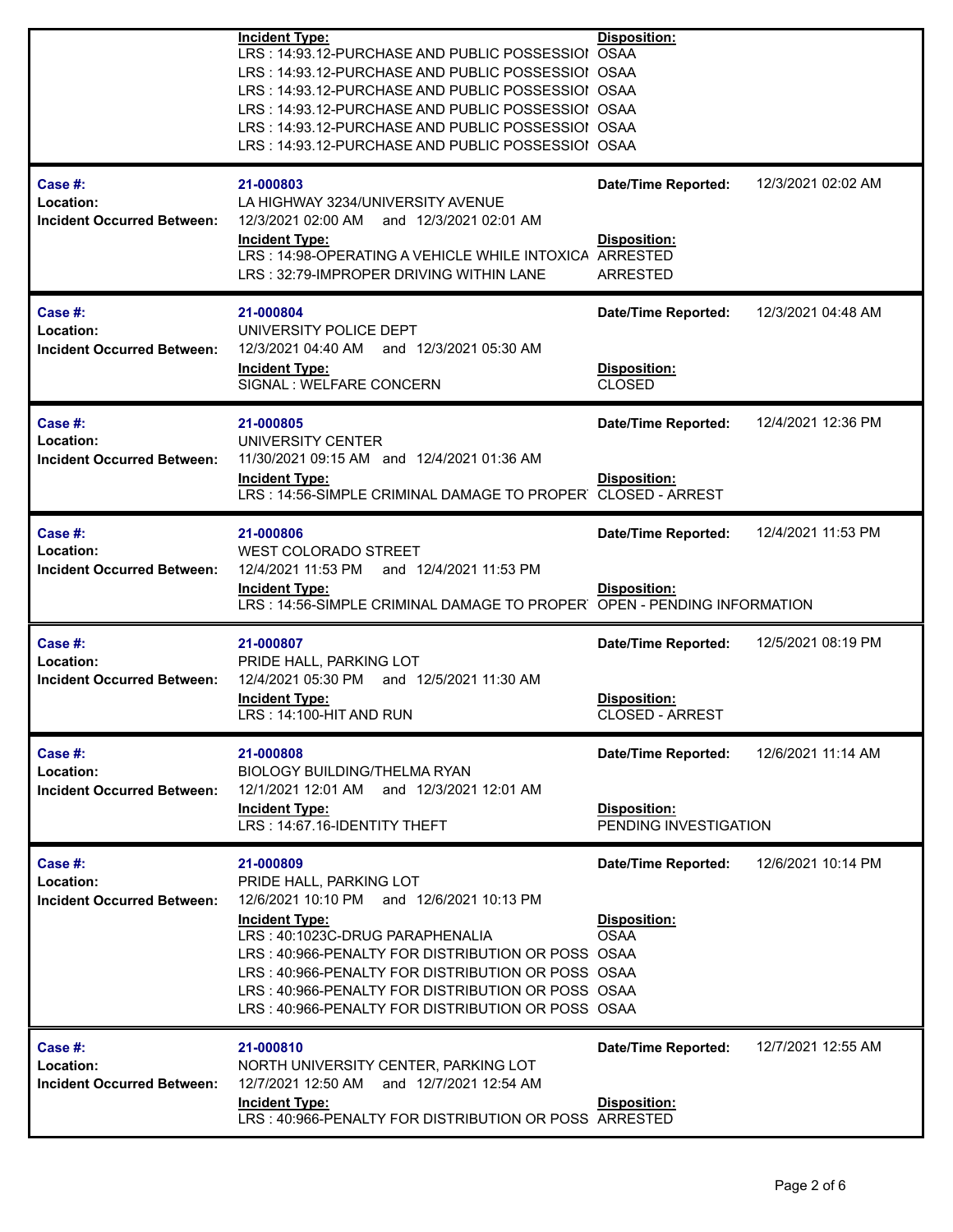| Case #:<br>Location:<br><b>Incident Occurred Between:</b>    | 21-000811<br><b>ALL CAMPUS</b><br>11/24/2021 02:00 PM and 11/24/2021 02:00 PM<br><b>Incident Type:</b><br>LRS: 14:40.2-STALKING                                          | <b>Date/Time Reported:</b><br>Disposition:<br><b>START</b>          | 12/7/2021 11:17 AM  |
|--------------------------------------------------------------|--------------------------------------------------------------------------------------------------------------------------------------------------------------------------|---------------------------------------------------------------------|---------------------|
| Case #:<br>Location:<br><b>Incident Occurred Between:</b>    | 21-000812<br>LA HIGHWAY 3234/UNIVERSITY AVENUE<br>12/7/2021 04:22 PM<br>and 12/7/2021 04:24 PM<br><b>Incident Type:</b><br>SIGNAL: AUTO CRASH                            | <b>Date/Time Reported:</b><br>Disposition:<br><b>CLOSED</b>         | 12/7/2021 04:21 PM  |
| Case #:<br>Location:<br><b>Incident Occurred Between:</b>    | 21-000813<br><b>ASCENSION HALL</b><br>12/7/2021 06:00 PM<br>and 12/7/2021 06:15 PM<br><b>Incident Type:</b><br>LRS: 14:40.2-STALKING                                     | <b>Date/Time Reported:</b><br>Disposition:<br>TITLE IX              | 12/7/2021 06:16 PM  |
| Case #:<br>Location:<br><b>Incident Occurred Between:</b>    | 21-000815<br><b>TWELVE OAKS HALL</b><br>12/7/2021 09:40 PM<br>and 12/7/2021 09:40 PM<br><b>Incident Type:</b><br>SIGNAL : DISTURBANCE                                    | <b>Date/Time Reported:</b><br>Disposition:<br><b>CLOSED</b>         | 12/7/2021 09:45 PM  |
| Case #:<br>Location:<br><b>Incident Occurred Between:</b>    | 21-000814<br><b>GALLOWAY DRIVE</b><br>12/7/2021 03:39 PM<br>and 12/8/2021 12:42 AM<br><b>Incident Type:</b><br>SIGNAL: ASSIST ANOTHER AGENCY                             | <b>Date/Time Reported:</b><br>Disposition:<br><b>CLOSED</b>         | 12/8/2021 12:43 AM  |
| Case #:<br>Location:<br><b>Incident Occurred Between:</b>    | 21-000816<br>OFF CAMPUS<br>12/4/2021 12:00 PM<br>and 12/4/2021 01:00 PM<br><b>Incident Type:</b><br>SIGNAL: SUSPICIOUS ACTIVITY                                          | <b>Date/Time Reported:</b><br>Disposition:<br><b>CLOSED</b>         | 12/8/2021 12:16 PM  |
| Case $#$ :<br>Location:<br><b>Incident Occurred Between:</b> | 21-000817<br><b>STUDENT UNION</b><br>12/8/2021 05:48 PM<br>and 12/8/2021 05:48 PM<br><b>Incident Type:</b><br>SIGNAL : MEDICAL                                           | <b>Date/Time Reported:</b><br>Disposition:<br><b>CLOSED</b>         | 12/8/2021 05:48 PM  |
| Case $#$ :<br>Location:<br><b>Incident Occurred Between:</b> | 21-000818<br>STRAWBERRY STADIUM, NORTH PARKING LOT<br>12/8/2021 08:40 AM and 12/8/2021 11:30 AM<br><b>Incident Type:</b><br>LRS: 14:100-HIT AND RUN                      | <b>Date/Time Reported:</b><br>Disposition:<br>PENDING INVESTIGATION | 12/9/2021 09:34 AM  |
| Case #:<br>Location:<br><b>Incident Occurred Between:</b>    | 21-000819<br>NORTH GENERAL PERSHING STREET<br>12/9/2021 10:15 PM<br>and 12/9/2021 10:15 PM<br><b>Incident Type:</b><br>LRS: 14:59/A6-CRIMINAL MISCHIEF                   | <b>Date/Time Reported:</b><br>Disposition:<br><b>CLOSED</b>         | 12/9/2021 10:15 PM  |
| Case #:<br>Location:<br><b>Incident Occurred Between:</b>    | 21-000820<br>WEST COLORADO STREET<br>12/10/2021 04:25 AM and 12/10/2021 04:25 AM<br><b>Incident Type:</b><br>LRS: 14:56-SIMPLE CRIMINAL DAMAGE TO PROPER CLOSED - ARREST | <b>Date/Time Reported:</b><br><b>Disposition:</b>                   | 12/10/2021 04:25 AM |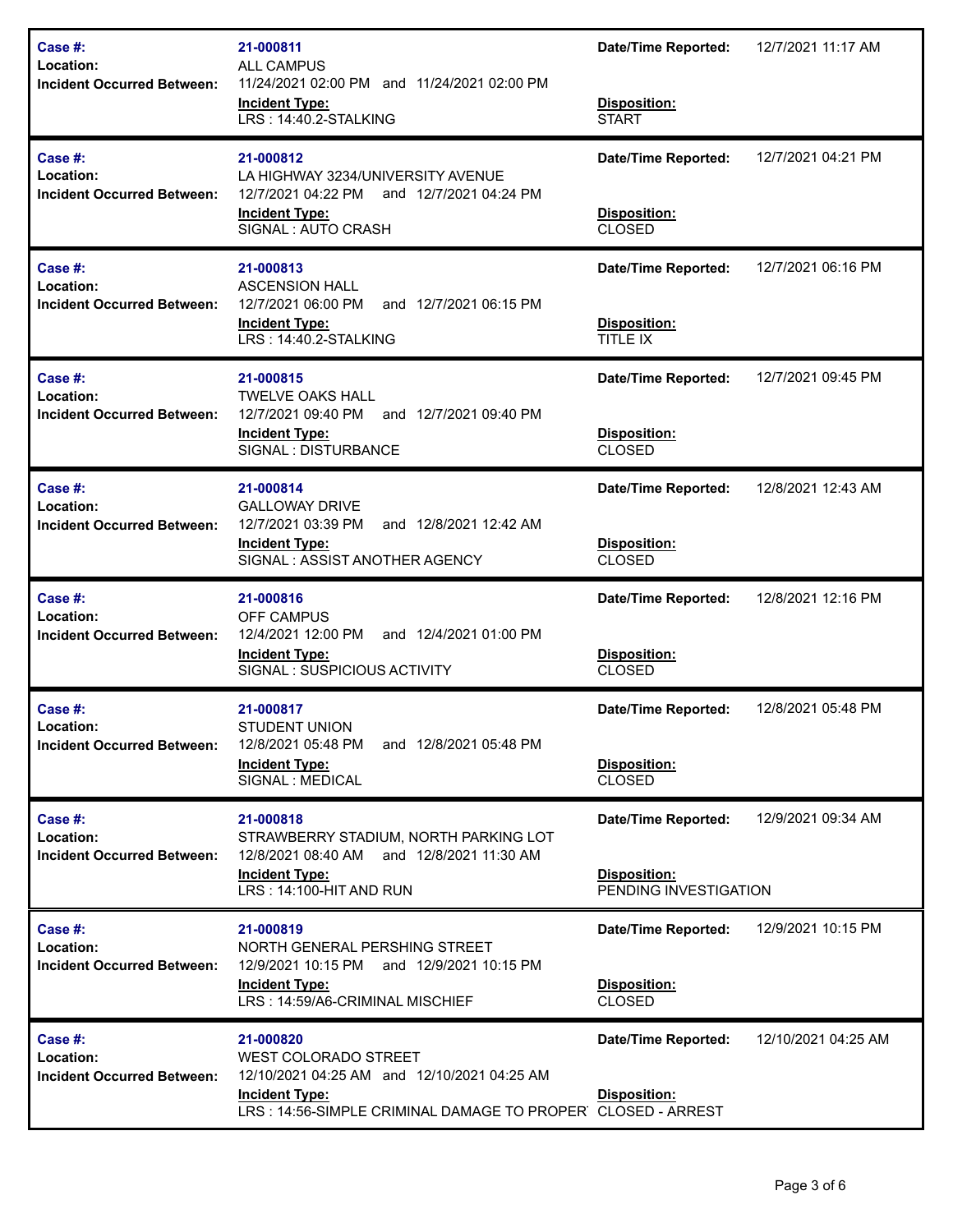| Case #:<br>Location:<br><b>Incident Occurred Between:</b> | 21-000821<br>NORTH GENERAL PERSHING STREET<br>12/10/2021 11:03 PM and 12/10/2021 11:18 PM<br><b>Incident Type:</b><br>SIGNAL: ASSIST ANOTHER AGENCY                                                                                  | <b>Date/Time Reported:</b><br>Disposition:<br><b>CLOSED - ARREST</b> | 12/10/2021 11:04 PM |
|-----------------------------------------------------------|--------------------------------------------------------------------------------------------------------------------------------------------------------------------------------------------------------------------------------------|----------------------------------------------------------------------|---------------------|
| Case #:<br>Location:<br><b>Incident Occurred Between:</b> | 21-000822<br>NORTH UNION, PARKING LOT<br>12/11/2021 06:00 PM and 12/11/2021 06:20 PM<br><b>Incident Type:</b><br>SIGNAL : DISTURBANCE                                                                                                | <b>Date/Time Reported:</b><br>Disposition:<br><b>CLOSED</b>          | 12/11/2021 06:04 PM |
| Case #:<br>Location:<br><b>Incident Occurred Between:</b> | 21-000823<br><b>TAYLOR HALL</b><br>12/12/2021 09:30 PM and 12/12/2021 09:34 PM<br><b>Incident Type:</b><br><b>LRS: 14:67-THEFT</b>                                                                                                   | <b>Date/Time Reported:</b><br>Disposition:<br><b>CLOSED</b>          | 12/12/2021 10:38 PM |
| Case #:<br>Location:<br><b>Incident Occurred Between:</b> | 21-000824<br>STUDENT UNION, BOOKSTORE<br>12/13/2021 09:59 AM and 12/13/2021 10:40 AM<br><b>Incident Type:</b><br>LRS: 14:67.10 THEFT OF GOODS                                                                                        | <b>Date/Time Reported:</b><br>Disposition:<br><b>OSAA</b>            | 12/13/2021 10:01 AM |
| Case #:<br>Location:<br><b>Incident Occurred Between:</b> | 21-000825<br>NORTH OAK STREET<br>12/13/2021 12:35 PM and 12/13/2021 01:46 PM<br><b>Incident Type:</b><br>SIGNAL: AUTO CRASH                                                                                                          | <b>Date/Time Reported:</b><br>Disposition:<br><b>CLOSED</b>          | 12/13/2021 12:37 PM |
| Case #:<br>Location:<br><b>Incident Occurred Between:</b> | 21-000826<br>PRIDE HALL, PARKING LOT<br>12/14/2021 10:20 AM and 12/14/2021 10:40 AM<br><b>Incident Type:</b><br>SIGNAL : MEDICAL                                                                                                     | <b>Date/Time Reported:</b><br>Disposition:<br><b>CLOSED</b>          | 12/14/2021 10:21 AM |
| Case #:<br>Location:<br><b>Incident Occurred Between:</b> | 21-000827<br><b>NORTH CAMPUS, ATHLETICS</b><br>12/14/2021 10:00 AM and 12/14/2021 10:30 AM<br><b>Incident Type:</b><br>SIGNAL: AUTO CRASH - PRIVATE PROPERTY                                                                         | <b>Date/Time Reported:</b><br>Disposition:<br><b>CLOSED</b>          | 12/14/2021 10:52 AM |
| Case #:<br>Location:<br><b>Incident Occurred Between:</b> | 21-000828<br>PEDESTRIAN TUNNEL<br>12/11/2021 02:00 AM and 12/11/2021 02:04 AM<br><b>Incident Type:</b><br>LRS: 14:56-SIMPLE CRIMINAL DAMAGE TO PROPER CLOSED - ARREST<br>LRS: 14:56-SIMPLE CRIMINAL DAMAGE TO PROPER CLOSED - ARREST | <b>Date/Time Reported:</b><br>Disposition:                           | 12/14/2021 12:13 PM |
| Case #:<br>Location:<br><b>Incident Occurred Between:</b> | 21-000829<br><b>TWELVE OAKS HALL</b><br>12/14/2021 01:00 PM and 12/14/2021 04:00 PM<br><b>Incident Type:</b><br>SIGNAL : WELFARE CONCERN                                                                                             | <b>Date/Time Reported:</b><br>Disposition:<br><b>CLOSED</b>          | 12/14/2021 01:23 PM |
| Case #:<br>Location:<br><b>Incident Occurred Between:</b> | 21-000830<br><b>AZALEA CIRCLE</b><br>12/14/2021 03:48 PM and 12/14/2021 03:48 PM<br><b>Incident Type:</b><br>LRS: 14:56-SIMPLE CRIMINAL DAMAGE TO PROPER PENDING INVESTIGATION                                                       | <b>Date/Time Reported:</b><br>Disposition:                           | 12/14/2021 03:48 PM |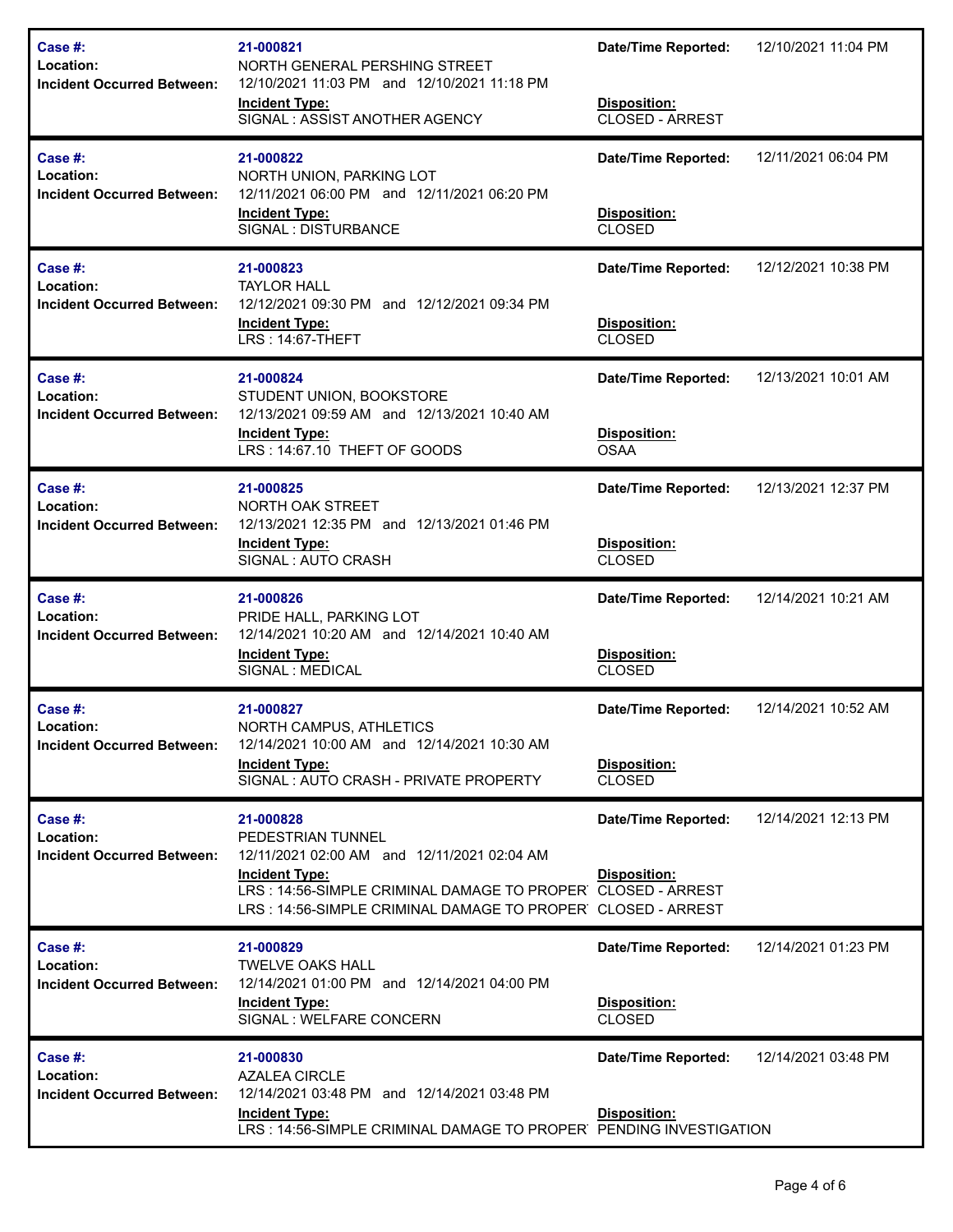| Case #:<br>Location:<br><b>Incident Occurred Between:</b>    | 21-000831<br><b>WEST COLORADO STREET</b><br>12/14/2021 03:48 PM and 12/14/2021 03:48 PM<br><b>Incident Type:</b><br>LRS: 14:56-SIMPLE CRIMINAL DAMAGE TO PROPER PENDING INVESTIGATION         | <b>Date/Time Reported:</b><br>Disposition:                                   | 12/14/2021 03:48 PM |
|--------------------------------------------------------------|-----------------------------------------------------------------------------------------------------------------------------------------------------------------------------------------------|------------------------------------------------------------------------------|---------------------|
| Case $#$ :<br>Location:<br><b>Incident Occurred Between:</b> | 21-000832<br>SOUTHEASTERN OAKS, BUILDING 4<br>12/15/2021 05:57 PM and 12/15/2021 06:10 PM<br><b>Incident Type:</b><br>SIGNAL: SUSPICIOUS ACTIVITY                                             | <b>Date/Time Reported:</b><br>Disposition:<br><b>CLOSED</b>                  | 12/15/2021 06:13 PM |
| Case #:<br>Location:<br><b>Incident Occurred Between:</b>    | 21-000833<br><b>ASCENSION HALL</b><br>12/15/2021 09:05 PM and 12/15/2021 10:59 PM<br><b>Incident Type:</b><br>SIGNAL : DISTURBANCE                                                            | <b>Date/Time Reported:</b><br>Disposition:<br><b>OSAA</b>                    | 12/15/2021 09:07 PM |
| Case #:<br>Location:<br><b>Incident Occurred Between:</b>    | 21-000834<br>ST. TAMMANY HALL, PARKING LOT<br>12/15/2021 09:00 PM and 12/16/2021 10:00 AM<br><b>Incident Type:</b><br>LRS: 14:100-HIT AND RUN                                                 | <b>Date/Time Reported:</b><br>Disposition:<br>PENDING INVESTIGATION          | 12/16/2021 10:54 AM |
| Case #:<br>Location:<br><b>Incident Occurred Between:</b>    | 21-000835<br>STUDENT UNION, CIRCLE DRIVE AND PARKING AREAS<br>12/16/2021 04:40 PM and 12/16/2021 04:44 PM<br><b>Incident Type:</b><br>SIGNAL: AUTO CRASH                                      | <b>Date/Time Reported:</b><br>Disposition:<br><b>CLOSED</b>                  | 12/16/2021 04:50 PM |
| Case $#$ :<br>Location:<br><b>Incident Occurred Between:</b> | 21-000836<br><b>ASCENSION HALL</b><br>12/16/2021 07:30 PM and 12/16/2021 07:42 PM<br><b>Incident Type:</b><br>SIGNAL: SUSPICIOUS ACTIVITY (Count 1)<br>SIGNAL : SUSPICIOUS ACTIVITY (Count 2) | <b>Date/Time Reported:</b><br>Disposition:<br><b>CLOSED</b><br><b>CLOSED</b> | 12/16/2021 07:44 PM |
| Case #:<br>Location:<br><b>Incident Occurred Between:</b>    | 21-000837<br>PRIDE HALL<br>12/17/2021 12:20 AM and 12/17/2021 02:41 AM<br><b>Incident Type:</b><br>SIGNAL : WELFARE CONCERN                                                                   | <b>Date/Time Reported:</b><br>Disposition:<br><b>CLOSED</b>                  | 12/17/2021 12:29 AM |
| Case $#$ :<br>Location:<br><b>Incident Occurred Between:</b> | 21-000838<br>PRIDE HALL, PARKING LOT<br>12/19/2021 10:39 AM and 12/19/2021 10:39 AM<br><b>Incident Type:</b><br>SIGNAL: AUTO CRASH - PRIVATE PROPERTY                                         | <b>Date/Time Reported:</b><br>Disposition:<br><b>CLOSED</b>                  | 12/19/2021 10:39 AM |
| Case #:<br>Location:<br><b>Incident Occurred Between:</b>    | 21-000839<br><b>OFF CAMPUS</b><br>12/20/2021 12:39 AM and 12/20/2021 01:41 AM<br><b>Incident Type:</b><br>SIGNAL : WELFARE CONCERN                                                            | <b>Date/Time Reported:</b><br>Disposition:<br><b>CLOSED</b>                  | 12/20/2021 12:39 AM |
| Case $#$ :<br>Location:<br><b>Incident Occurred Between:</b> | 21-000840<br><b>SIMS MEMORIAL LIBRARY</b><br>12/15/2021 12:00 PM and 12/21/2021 03:40 PM<br><b>Incident Type:</b><br>SIGNAL : LOST OR STOLEN                                                  | <b>Date/Time Reported:</b><br>Disposition:<br><b>CLOSED</b>                  | 12/21/2021 03:15 PM |